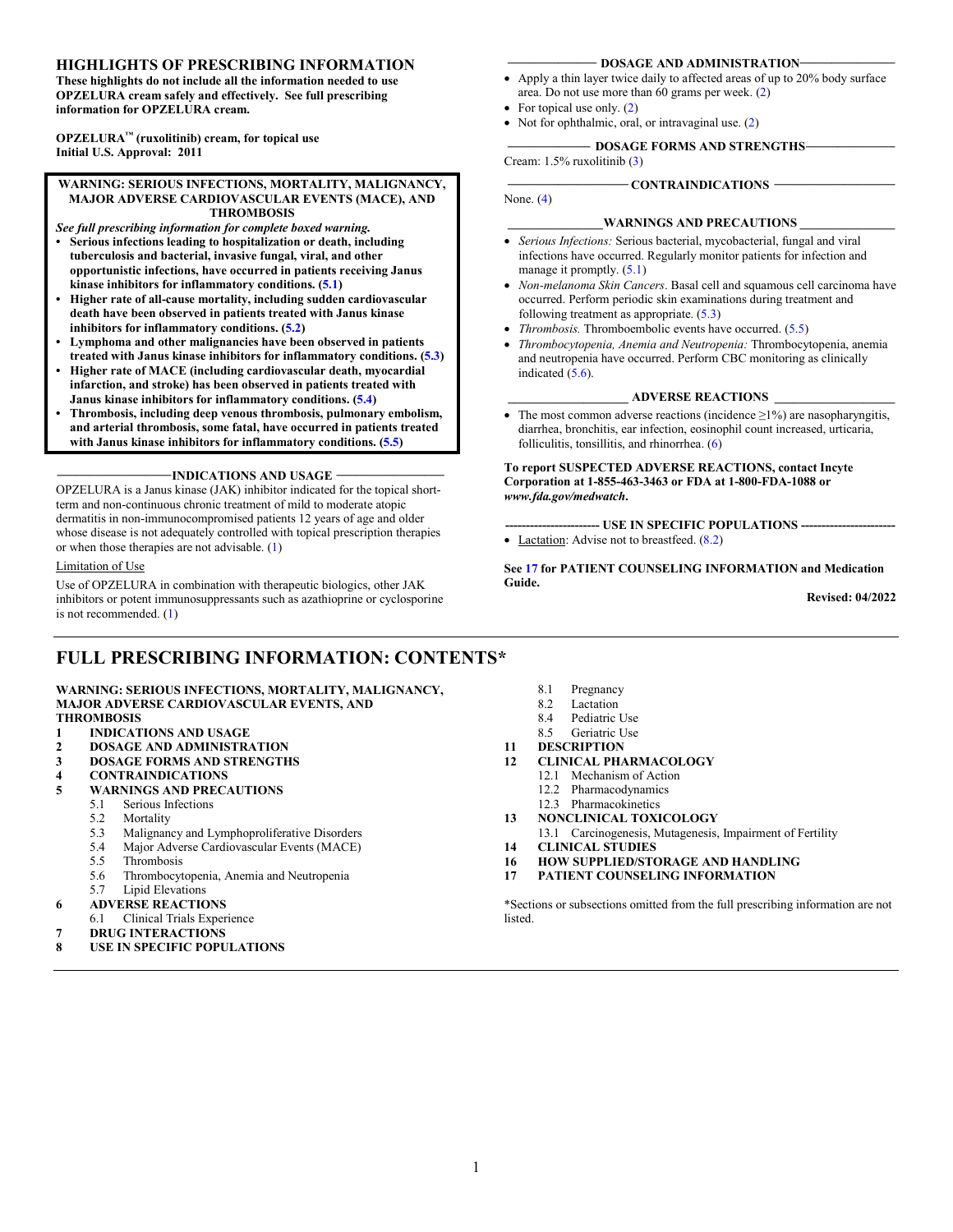# **FULL PRESCRIBING INFORMATION**

### **WARNING: SERIOUS INFECTIONS, MORTALITY, MALIGNANCY, MAJOR ADVERSE CARDIOVASCULAR EVENTS, AND THROMBOSIS**

### **SERIOUS INFECTIONS**

**Patients treated with oral Janus kinase inhibitors for inflammatory conditions are at risk for developing serious infections that may lead to hospitalization or death** *[see Warnings and Precautions [\(5.1\)](#page-2-0) and Adverse Reactions [\(6.1\)](#page-5-1)].* 

**Reported infections include:**

- **Active tuberculosis, which may present with pulmonary or extrapulmonary disease.**
- **Invasive fungal infections, including candidiasis and pneumocystosis.**
- **Bacterial, viral, and other infections due to opportunistic pathogens.**

**Avoid use of OPZELURA in patients with an active, serious infection, including localized infections. If a serious infection develops, interrupt OPZELURA until the infection is controlled.**

**The risks and benefits of treatment with OPZELURA should be carefully considered prior to initiating therapy in patients with chronic or recurrent infection.**

**Patients should be closely monitored for the development of signs and symptoms of infection during and after treatment with OPZELURA** *[see Warnings and Precautions [\(5.1\)](#page-2-0)]***.** 

## **MORTALITY**

**Higher rate of all-cause mortality, including sudden cardiovascular death have been observed in patients treated with oral Janus kinase inhibitors for inflammatory conditions** *[see Warnings and Precautions [\(5.2\)](#page-3-0)].*

### **MALIGNANCIES**

**Lymphoma and other malignancies have been observed in patients treated with Janus kinase inhibitors for inflammatory conditions** *[see Warnings and Precautions [\(5.3\)](#page-3-1)].*

### **MAJOR ADVERSE CARDIOVASCULAR EVENTS (MACE)**

**Higher rate of MACE (including cardiovascular death, myocardial infarction, and stroke) has been observed in patients treated with Janus kinase inhibitors for inflammatory conditions** *[see Warnings and Precautions [\(5.4\)](#page-4-0)].*

## **THROMBOSIS**

**Thrombosis, including deep venous thrombosis, pulmonary embolism, and arterial thrombosis has been observed at an increased incidence in patients treated with oral Janus kinase inhibitors for inflammatory conditions compared to placebo. Many of these adverse reactions were serious and some resulted in death. Patients with symptoms of thrombosis should be promptly evaluated** *[see Warnings and Precautions [\(5.5\)](#page-4-1)].*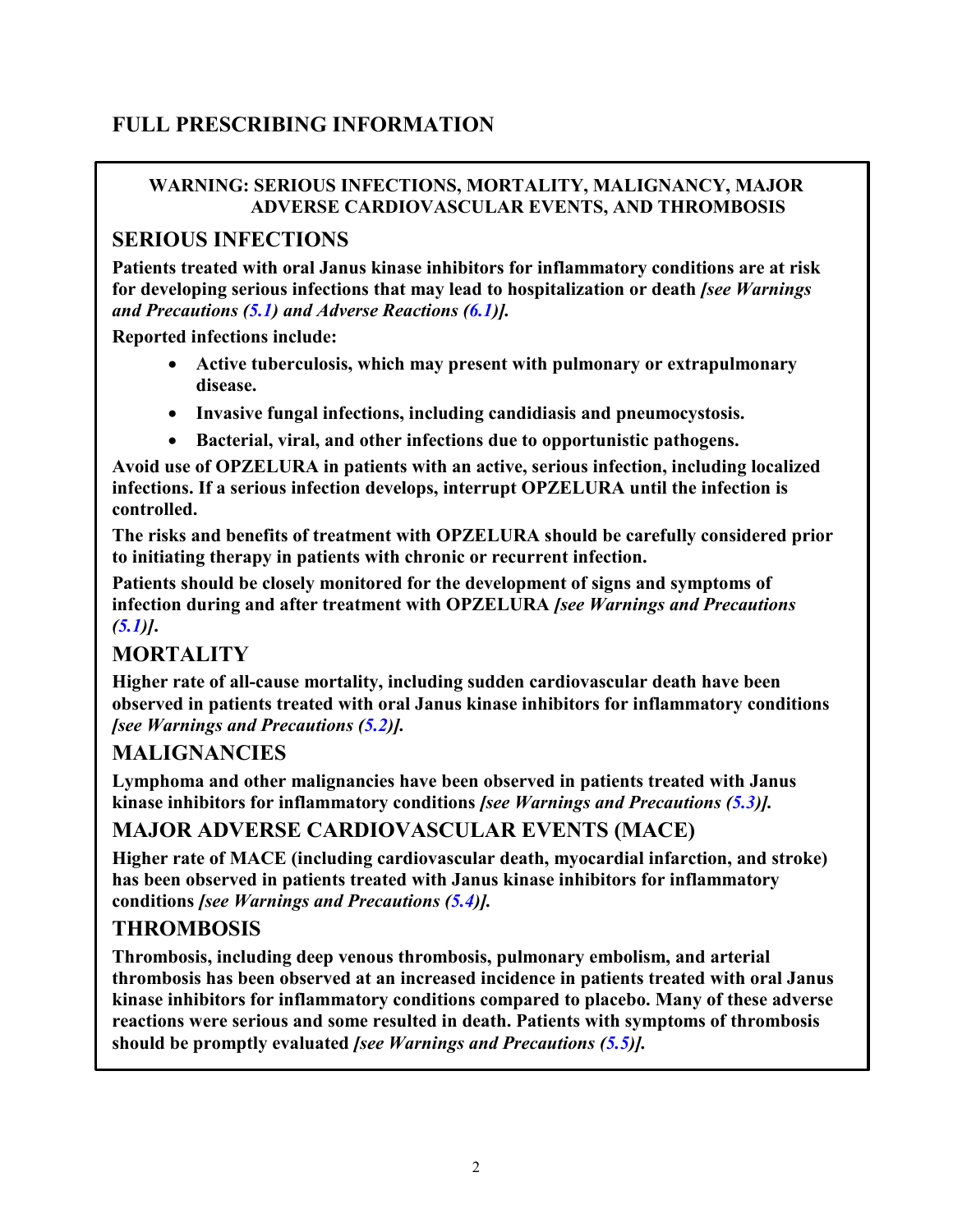# <span id="page-2-1"></span>**1 INDICATIONS AND USAGE**

OPZELURA is indicated for the topical short-term and non-continuous chronic treatment of mild to moderate atopic dermatitis in non-immunocompromised patients 12 years of age and older whose disease is not adequately controlled with topical prescription therapies or when those therapies are not advisable.

Limitation of Use:

Use of OPZELURA in combination with therapeutic biologics, other JAK inhibitors or potent immunosuppressants such as azathioprine or cyclosporine is not recommended.

# <span id="page-2-2"></span>**2 DOSAGE AND ADMINISTRATION**

Instruct patients to apply a thin layer of OPZELURA twice daily to affected areas of up to 20% body surface area. Do not use more than 60 grams per week.

OPZELURA is for topical use only. OPZELURA is not for ophthalmic, oral, or intravaginal use.

Stop using when signs and symptoms (e.g., itch, rash, and redness) of atopic dermatitis resolve. If signs and symptoms do not improve within 8 weeks, patients should be re-examined by their healthcare provider.

# <span id="page-2-3"></span>**3 DOSAGE FORMS AND STRENGTHS**

Cream: 15 mg of ruxolitinib per gram (1.5%) of white to off-white cream.

# <span id="page-2-4"></span>**4 CONTRAINDICATIONS**

None.

# **5 WARNINGS AND PRECAUTIONS**

# <span id="page-2-0"></span>**5.1 Serious Infections**

Serious and sometimes fatal infections due to bacterial, mycobacterial, invasive fungal, viral, or other opportunistic pathogens have been reported in patients receiving oral Janus kinase inhibitors.

Serious lower respiratory tract infections were reported in the clinical development program with topical ruxolitinib.

Avoid use of OPZELURA in patients with an active, serious infection, including localized infections. Consider the risks and benefits of treatment prior to initiating OPZELURA in patients:

- with chronic or recurrent infection
- with a history of a serious or an opportunistic infection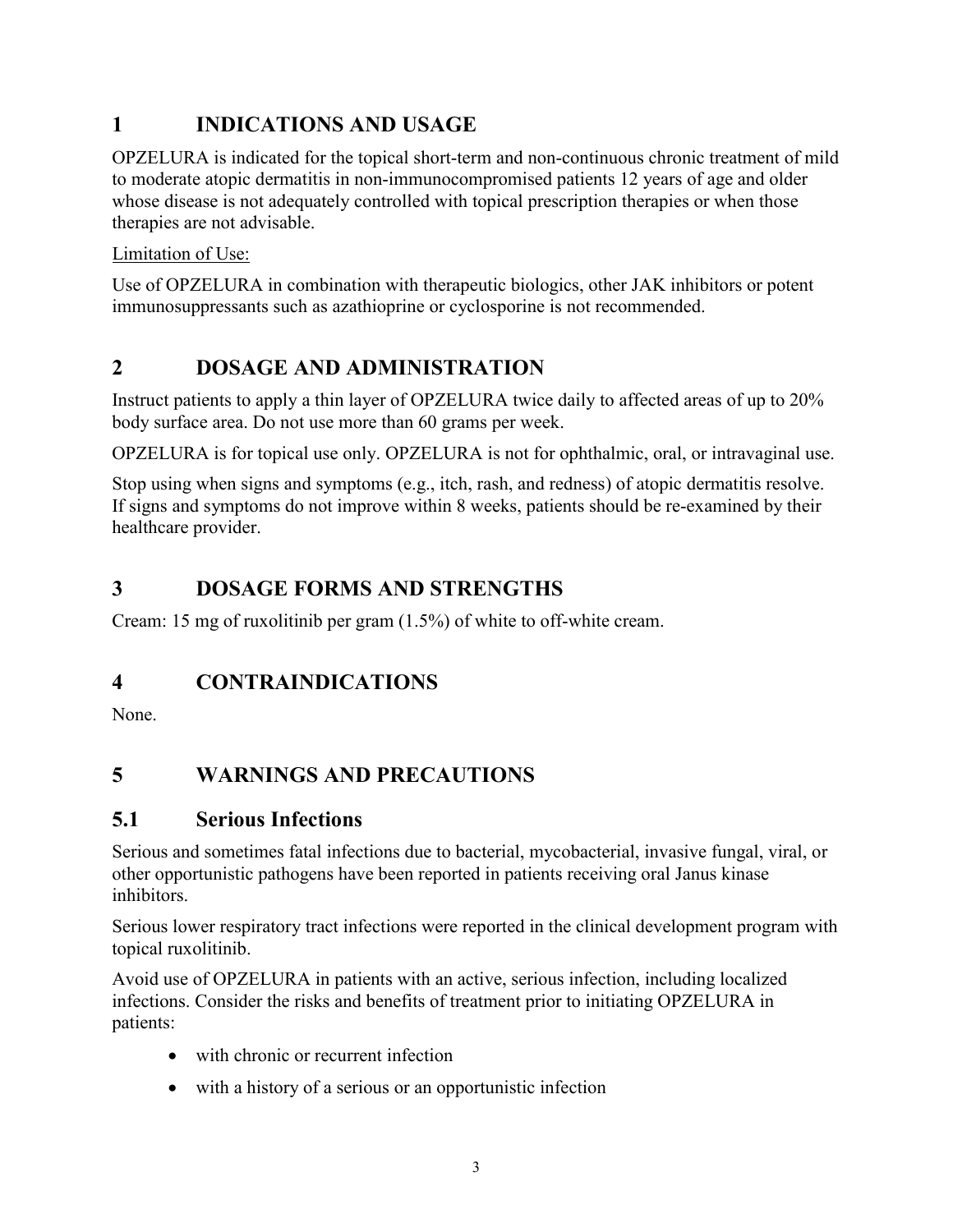- who have been exposed to tuberculosis
- who have resided or traveled in areas of endemic tuberculosis or endemic mycoses; or
- with underlying conditions that may predispose them to infection.

Closely monitor patients for the development of signs and symptoms of infection during and after treatment with OPZELURA. Interrupt OPZELURA if a patient develops a serious infection, an opportunistic infection, or sepsis. Do not resume OPZELURA until the infection is controlled.

#### Tuberculosis

No cases of active tuberculosis (TB) were reported in clinical trials with OPZELURA. Cases of active TB were reported in clinical trials of oral Janus kinase inhibitors used to treat inflammatory conditions. Consider evaluating patients for latent and active TB infection prior administration of OPZELURA.

During OPZELURA use, monitor patients for the development of signs and symptoms of TB.

#### Viral Reactivation

Viral reactivation, including cases of herpes virus reactivation (e.g., herpes zoster), were reported in clinical trials with Janus kinase inhibitors used to treat inflammatory conditions including OPZELURA. If a patient develops herpes zoster, consider interrupting OPZELURA treatment until the episode resolves.

#### Hepatitis B and C

The impact of Janus kinase inhibitors used to treat inflammatory conditions including OPZELURA on chronic viral hepatitis reactivation is unknown. Patients with a history of hepatitis B or C infection were excluded from clinical trials.

Hepatitis B viral load (HBV-DNA titer) increases, with or without associated elevations in alanine aminotransferase and aspartate aminotransferase, have been reported in patients with chronic HBV infections taking oral ruxolitinib.

OPZELURA initiation is not recommended in patients with active hepatitis B or hepatitis C.

# <span id="page-3-0"></span>**5.2 Mortality**

A higher rate of all-cause mortality, including sudden cardiovascular death was observed in clinical trials of oral Janus kinase inhibitors used to treat inflammatory conditions. Consider the benefits and risks for the individual patient prior to initiating or continuing therapy with OPZELURA.

## <span id="page-3-1"></span>**5.3 Malignancy and Lymphoproliferative Disorders**

Malignancies, including lymphomas, were observed in clinical trials of oral Janus kinase inhibitors used to treat inflammatory conditions. Patients who are current or past smokers are at additional increased risk.

Consider the benefits and risks for the individual patient prior to initiating or continuing therapy with OPZELURA, particularly in patients with a known malignancy (other than successfully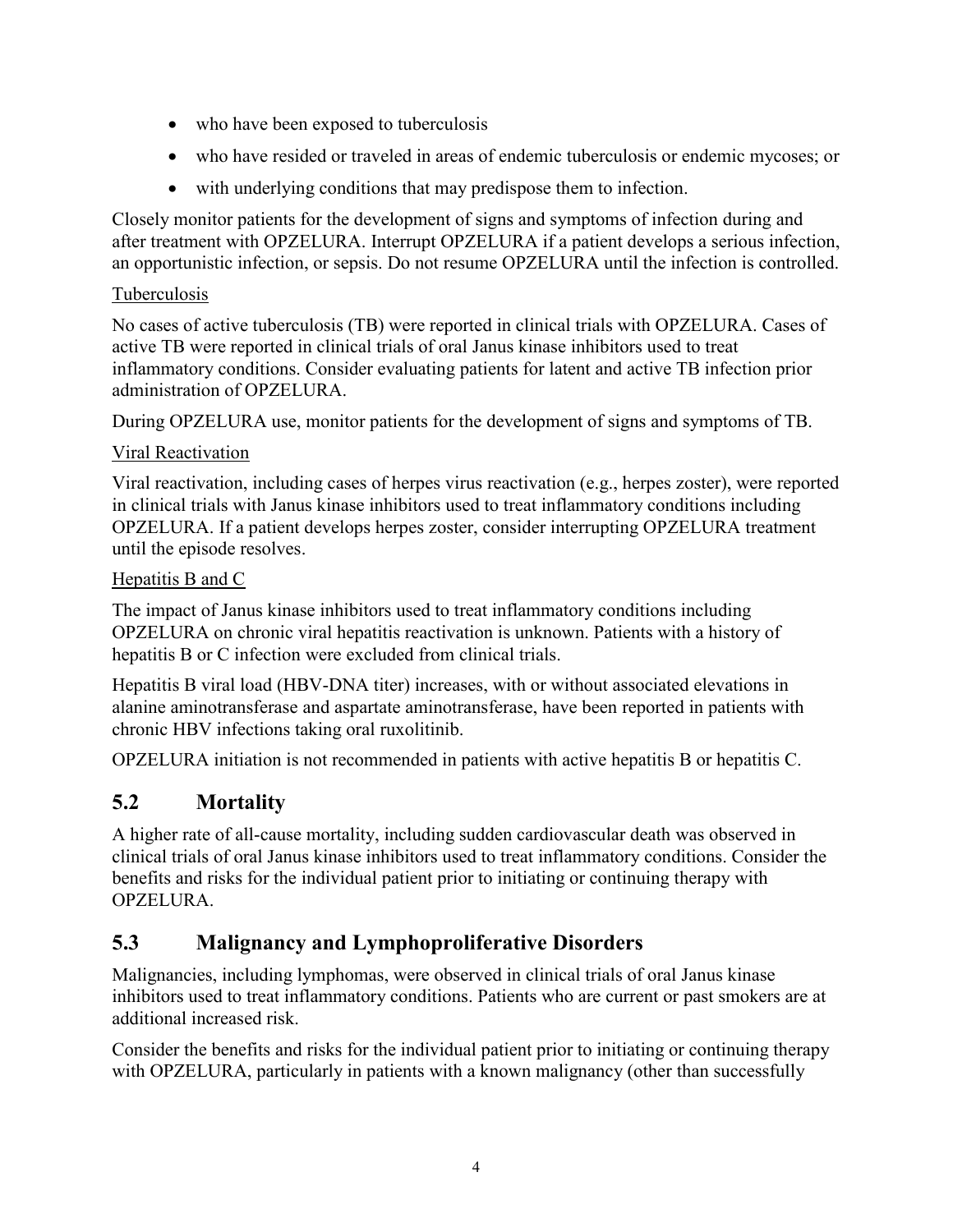treated non-melanoma skin cancers), patients who develop a malignancy, and patients who are current or past smokers.

### Non-melanoma Skin Cancers

Non-melanoma skin cancers including basal cell and squamous cell carcinoma have occurred in patients treated with OPZELURA. Perform periodic skin examinations during OPZELURA treatment and following treatment as appropriate.

# <span id="page-4-0"></span>**5.4 Major Adverse Cardiovascular Events (MACE)**

Major adverse cardiovascular events (MACE) defined as cardiovascular death, non-fatal myocardial infarction (MI), and non-fatal stroke were observed in clinical trials of Janus kinase inhibitors used to treat inflammatory conditions.

Consider the benefits and risks for the individual patient prior to initiating or continuing therapy with OPZELURA particularly in patients who are current or past smokers and patients with other cardiovascular risk factors. Patients should be informed about the symptoms of serious cardiovascular events and the steps to take if these symptoms occur.

# <span id="page-4-1"></span>**5.5 Thrombosis**

Thrombosis, including deep venous thrombosis (DVT), pulmonary embolism (PE) and arterial thrombosis, has been observed at an increased incidence in patients treated with oral Janus kinase inhibitors for inflammatory conditions compared to patients treated with placebo. Many of these adverse reactions were serious and some resulted in death.

Thromboembolic events were observed in clinical trials with OPZELURA. There was no clear relationship between platelet count elevations and thrombotic events. OPZELURA should be used with caution in patients who may be at increased risk of thrombosis.

# <span id="page-4-2"></span>**5.6 Thrombocytopenia, Anemia and Neutropenia**

Thrombocytopenia, anemia and neutropenia were reported in the clinical trials with OPZELURA. Consider the benefits and risks for individual patients who have a known history of these events prior to initiating therapy with OPZELURA. Perform CBC monitoring as clinically indicated. If signs and/or symptoms of clinically significant thrombocytopenia, anemia, and neutropenia occur, patients should discontinue OPZELURA.

# **5.7 Lipid Elevations**

Treatment with oral ruxolitinib has been associated with increases in lipid parameters including total cholesterol, low-density lipoprotein (LDL) cholesterol, and triglycerides.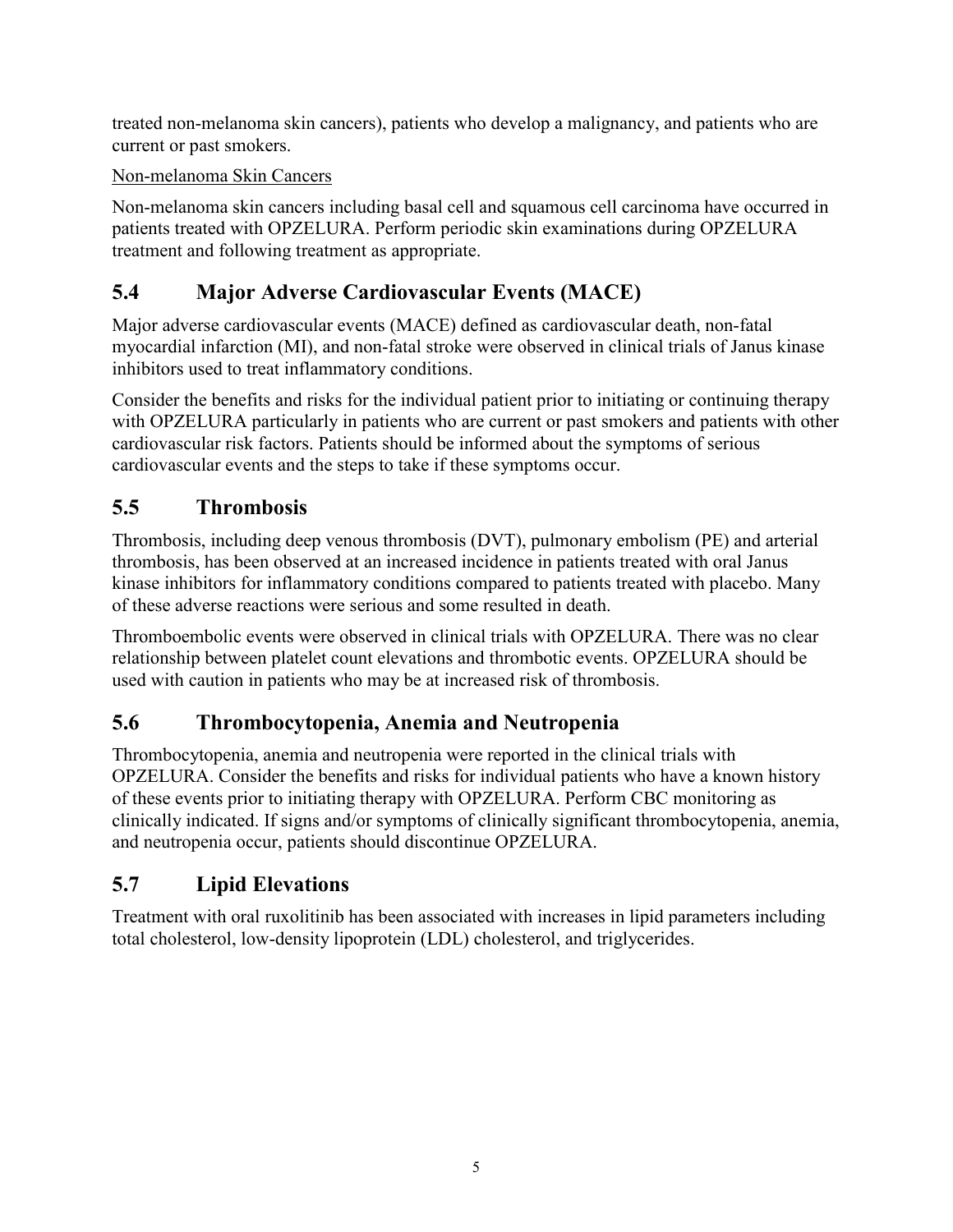## <span id="page-5-0"></span>**6 ADVERSE REACTIONS**

### <span id="page-5-1"></span>**6.1 Clinical Trials Experience**

Because clinical trials are conducted under widely varying conditions, adverse reaction rates observed in the clinical trials of a drug cannot be directly compared to rates in the clinical trials of another drug and may not reflect the rates observed in practice.

In two double-blind, vehicle-controlled clinical trials (Trials 1 and 2), 499 subjects 12 years of age and older with atopic dermatitis were treated with OPZELURA twice daily for 8 weeks. In the OPZELURA group, 62% of subjects were females, and 71% of subjects were White, 23% were Black, and 4% were Asian. The adverse reactions reported by  $\geq$  1% of OPZELURA-treated subjects and at a greater incidence than in the vehicle arm are listed in [Table 1.](#page-5-2)

#### <span id="page-5-2"></span>**Table 1: Adverse Reactions Occurring in ≥ 1% of Subjects Treated with OPZELURA for Atopic Dermatitis through Week 8 in Trials 1 and 2**

| <b>Adverse Reaction</b>    | <b>OPZELURA</b><br>$(N=499)$<br>n(%) | <b>Vehicle</b><br>$(N=250)$<br>n(%) |
|----------------------------|--------------------------------------|-------------------------------------|
| Subjects with any $TEAE^*$ | 132(27)                              | 83(33)                              |
| Nasopharyngitis            | 13(3)                                | 2(1)                                |
| <b>Bronchitis</b>          | 4(1)                                 | 0(0)                                |
| Ear infection              | 4(1)                                 | 0(0)                                |
| Eosinophil count increased | 4(1)                                 | 0(0)                                |
| Urticaria                  | 4(1)                                 | 0(0)                                |
| Diarrhea                   | 3(1)                                 | $1 \leq 1$                          |
| Folliculitis               | 3(1)                                 | 0(0)                                |
| Tonsillitis                | 3(1)                                 | 0(0)                                |
| Rhinorrhea                 | 3(1)                                 | 1 (< 1)                             |

\*TEAE – treatment emergent adverse events

Adverse reactions that occurred in Trials 1 and 2 in  $\leq$  1% of subjects in the OPZELURA group and none in the vehicle group were: neutropenia, allergic conjunctivitis, pyrexia, seasonal allergy, herpes zoster, otitis externa, Staphylococcal infection, and acneiform dermatitis.

## **7 DRUG INTERACTIONS**

Drug interaction studies with OPZELURA have not been conducted.

Ruxolitinib is known to be a substrate for cytochrome P450 3A4 (CYP3A4). Inhibitors of CYP3A4 may increase ruxolitinib systemic concentrations whereas inducers of CYP3A4 may decrease ruxolitinib systemic concentrations *[see Clinical Pharmacology [\(12.3\)](#page-9-0)]*.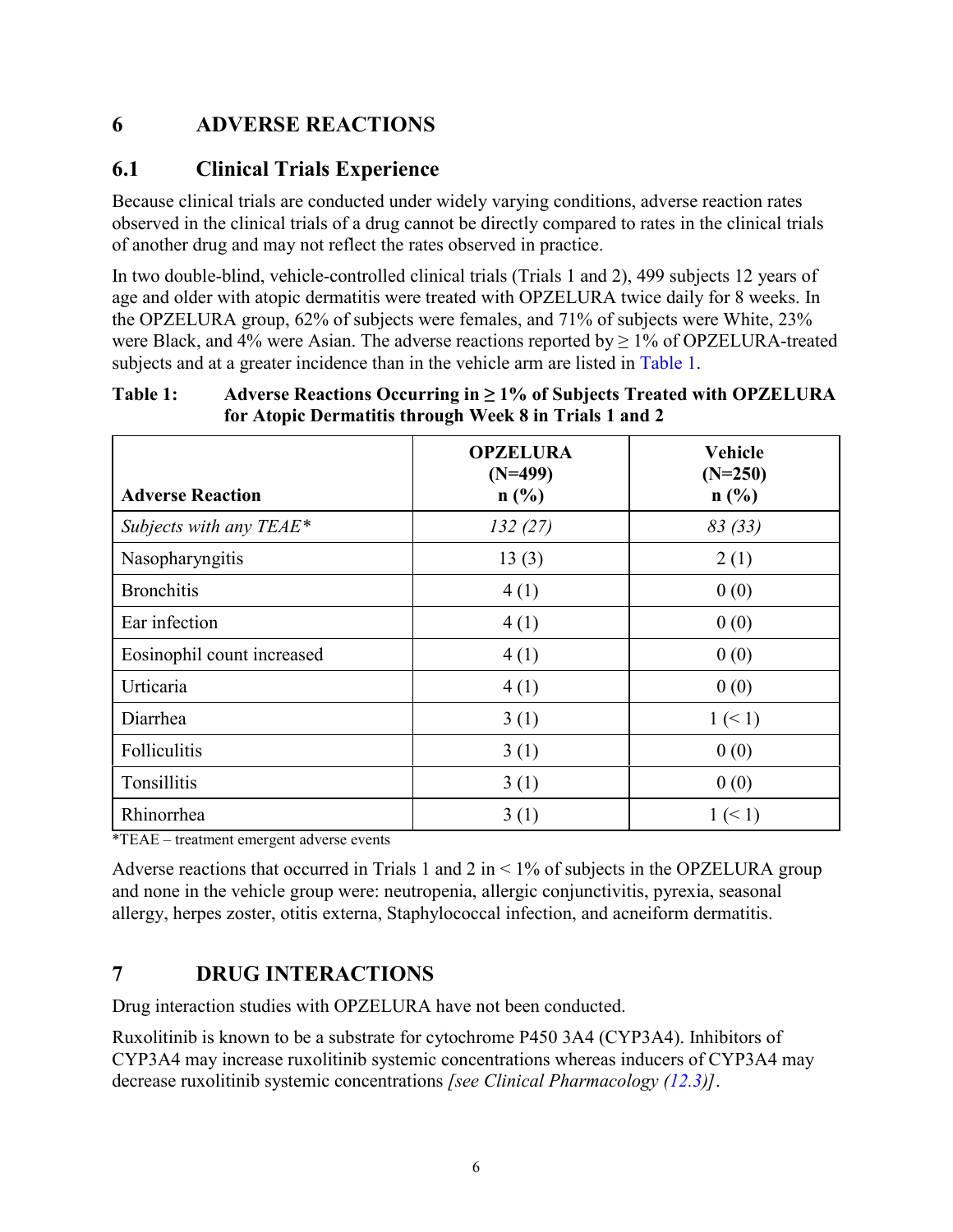#### Strong Inhibitors of CYP3A4

Avoid concomitant use of OPZELURA with strong inhibitors of CYP3A4 as there is a potential to increase the systemic exposure of ruxolitinib and could increase the risk of OPZELURA adverse reactions *[see Clinical Pharmacology [\(12.3\)](#page-9-0)]*.

# **8 USE IN SPECIFIC POPULATIONS**

### <span id="page-6-1"></span>**8.1 Pregnancy**

#### Pregnancy Exposure Registry

There will be a pregnancy registry that monitors pregnancy outcomes in pregnant persons exposed to OPZELURA during pregnancy. Pregnant persons exposed to OPZELURA and healthcare providers should report OPZELURA exposure by calling 1-855-463-3463.

#### Risk Summary

Available data from pregnancies reported in clinical trials with OPZELURA are not sufficient to evaluate a drug-associated risk for major birth defects, miscarriage, or other adverse maternal or fetal outcomes. In animal reproduction studies, oral administration of ruxolitinib to pregnant rats and rabbits during the period of organogenesis resulted in adverse developmental outcomes at doses associated with maternal toxicity (*see [Data](#page-6-0)*).

The background risks of major birth defects and miscarriage for the indicated populations are unknown. All pregnancies carry some risk of birth defects, loss, or other adverse outcomes. The background risk in the U.S. general population of major birth defects and miscarriage is 2-4% and 15-20%, respectively.

### <span id="page-6-0"></span>Data

### *Animal Data*

Ruxolitinib was administered orally to pregnant rats or rabbits during the period of organogenesis, at doses of 15, 30 or 60 mg/kg/day in rats and 10, 30 or 60 mg/kg/day in rabbits. There were no treatment-related malformations at any dose. A decrease in fetal weight of approximately 9% was noted in rats at the highest and maternally toxic dose of 60 mg/kg/day. This dose resulted in systemic exposure approximately 22 times the clinical systemic exposure at the maximum recommended human dose (MRHD); the clinical systemic exposure from ruxolitinib cream, 1.5% applied twice daily to 25-40% body surface area is used for calculation of multiples of human exposure). In rabbits, lower fetal weights of approximately 8% and increased late resorptions were noted at the highest and maternally toxic dose of 60 mg/kg/day. This dose resulted in systemic exposure approximately 70% the MRHD clinical systemic exposure.

In a pre-and post-natal development study in rats, pregnant animals were dosed with ruxolitinib from implantation through lactation at doses up to 30 mg/kg/day. There were no drug-related adverse effects on embryofetal survival, postnatal growth, development parameters or offspring reproductive function at the highest dose evaluated (3.1 times the MRHD clinical systemic exposure).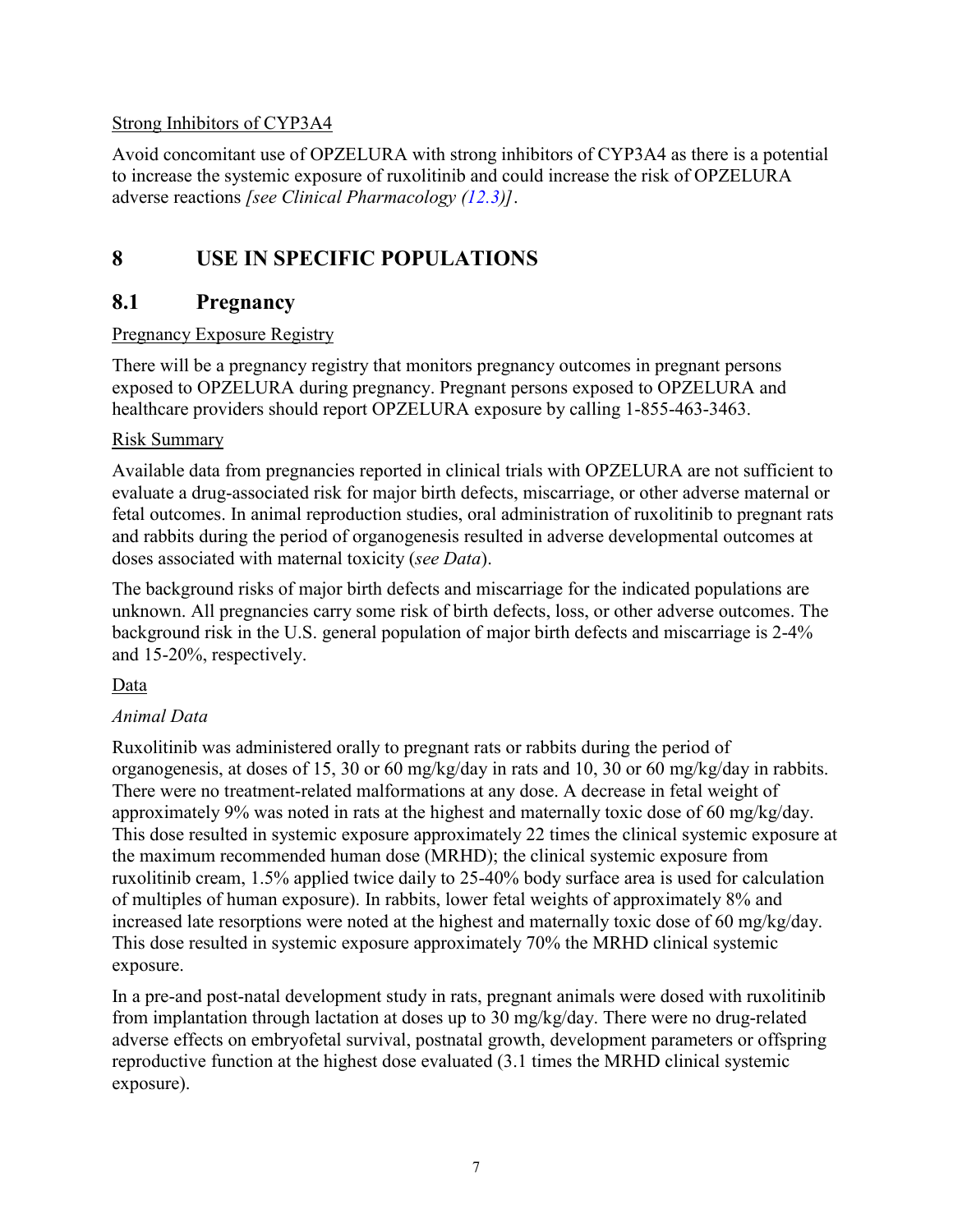# <span id="page-7-0"></span>**8.2 Lactation**

### Risk Summary

There are no data on the presence of ruxolitinib in human milk, the effects on the breastfed child, or the effects on milk production. Ruxolitinib was present in the milk of lactating rats *(see [Data\)](#page-7-1)*. When a drug is present in animal milk, it is likely that the drug will be present in human milk. Because of the serious adverse findings in adults, including risks of serious infections, thrombocytopenia, anemia, and neutropenia, advise women not to breastfeed during treatment with OPZELURA and for approximately four weeks after the last dose (approximately 5 elimination half-lives).

### <span id="page-7-1"></span>Data

Lactating rats were administered a single dose of [14C]-labeled ruxolitinib (30 mg/kg) on postnatal Day 10, after which plasma and milk samples were collected for up to 24 hours. The AUC for total radioactivity in milk was approximately 13 times the maternal plasma AUC. Additional analysis showed the presence of ruxolitinib and several of its metabolites in milk, all at levels higher than those in maternal plasma.

# **8.4 Pediatric Use**

The safety and effectiveness of OPZELURA for the topical treatment of atopic dermatitis have been established in pediatric patients aged 12 to 17 years of age with mild-to-moderate atopic dermatitis. Use of OPZELURA in this age group is supported by evidence from Trials 1 and 2 which included 92 subjects aged 12 to 17 years *[see Clinical Pharmacology [\(12.3\)](#page-9-0) and Clinical Studies [\(14\)](#page-10-0)]*. No clinically meaningful differences in safety or effectiveness were observed between adult and pediatric subjects.

The safety and effectiveness of OPZELURA in pediatric patients younger than 12 years of age have not been established.

### Juvenile Animal Toxicity Data

Oral administration of ruxolitinib to juvenile rats resulted in effects on growth and bone measures. When administered starting at postnatal day 7 (the equivalent of a human newborn) at doses of 1.5 to 75 mg/kg/day, evidence of fractures occurred at doses  $\geq 30$  mg/kg/day, and effects on body weight and other bone measures [e.g., bone mineral content, peripheral quantitative computed tomography, and x-ray analysis] occurred at doses  $\geq$  5 mg/kg/day. When administered starting at postnatal day 21 (the equivalent of a human 2-3 years of age) at doses of 5 to 60 mg/kg/day, effects on body weight and bone occurred at doses  $\geq$  15 mg/kg/day, which were considered adverse at 60 mg/kg/day. Males were more severely affected than females in all age groups, and effects were generally more severe when administration was initiated earlier in the postnatal period. These findings were observed at systemic exposures that are at least 40% the MRHD clinical systemic exposure.

# **8.5 Geriatric Use**

Of the 1249 total subjects with atopic dermatitis in clinical trials with OPZELURA, 115 were 65 years of age and older *[see Clinical Studies [\(14\)](#page-10-0)]*. No clinically meaningful differences in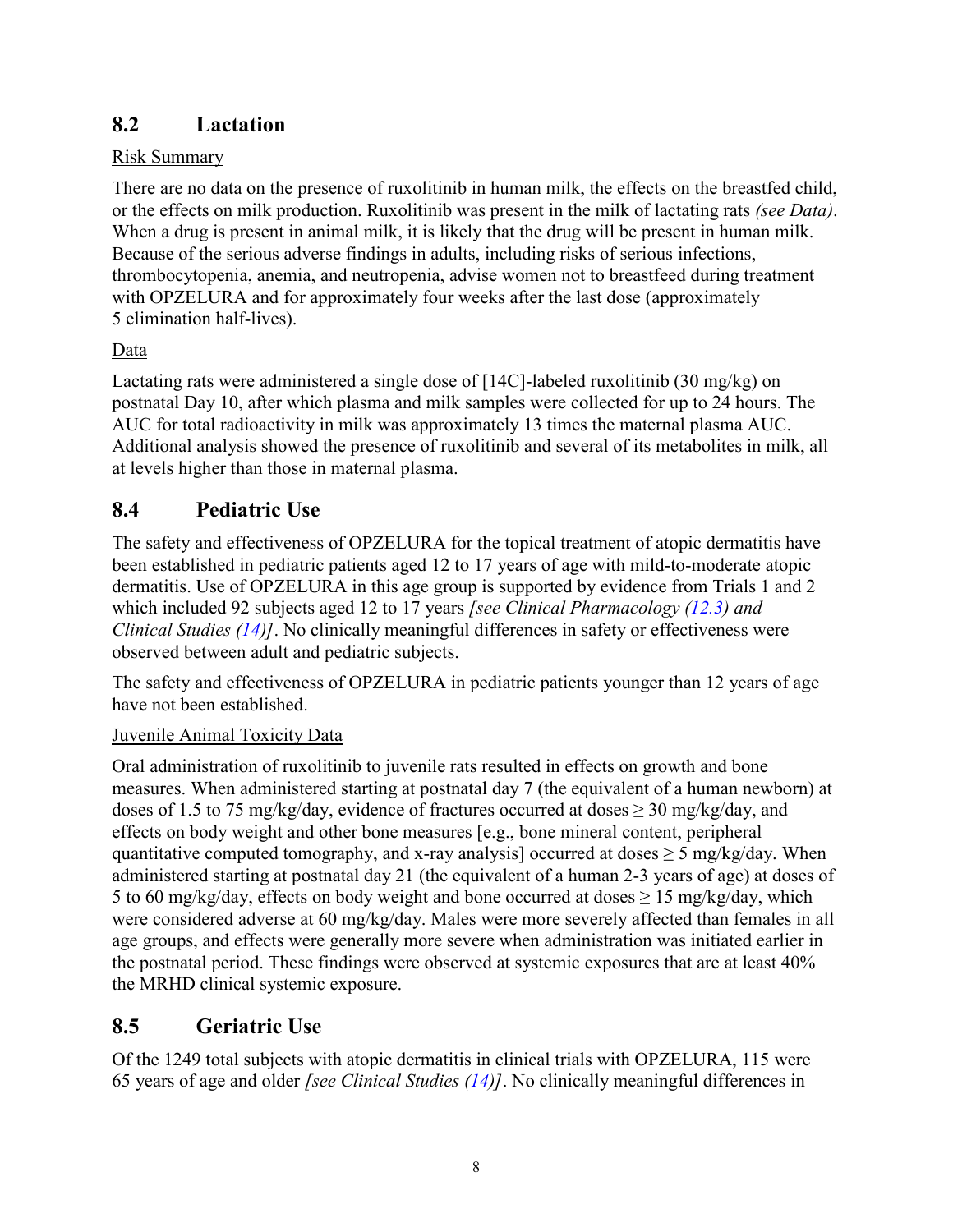safety or effectiveness were observed between patients less than 65 years and patients 65 years and older.

# **11 DESCRIPTION**

Ruxolitinib phosphate is a Janus kinase inhibitor with the chemical name (R)-3-(4-(7Hpyrrolo[2,3-d]pyrimidin-4-yl)-1H-pyrazol-1-yl)-3-cyclopentylpropanenitrile phosphate and a molecular weight of 404.36. Ruxolitinib phosphate has the following structural formula:



Ruxolitinib phosphate is a white to off-white to light pink powder.

OPZELURA (ruxolitinib) cream is a white to off-white oil-in-water, solubilized emulsion cream for topical use.

Each gram of OPZELURA contains 15 mg of ruxolitinib (equivalent to 19.8 mg of ruxolitinib phosphate) in a cream containing cetyl alcohol, dimethicone 350, edetate disodium, glyceryl stearate SE, light mineral oil, medium chain triglycerides, methylparaben, phenoxyethanol, polyethylene glycol 200, polysorbate 20, propylene glycol, propylparaben, stearyl alcohol, purified water, white petrolatum, and xanthan gum.

# **12 CLINICAL PHARMACOLOGY**

# **12.1 Mechanism of Action**

Ruxolitinib, a Janus kinase (JAK) inhibitor, inhibits JAK1 and JAK2 which mediate the signaling of a number of cytokines and growth factors that are important for hematopoiesis and immune function. JAK signaling involves recruitment of STATs (signal transducers and activators of transcription) to cytokine receptors, activation and subsequent localization of STATs to the nucleus leading to modulation of gene expression. The relevance of inhibition of specific JAK enzymes to therapeutic effectiveness is not currently known.

# **12.2 Pharmacodynamics**

Cardiac Electrophysiology

Under the conditions of clinical use, OPZELURA is not expected to prolong the QT interval.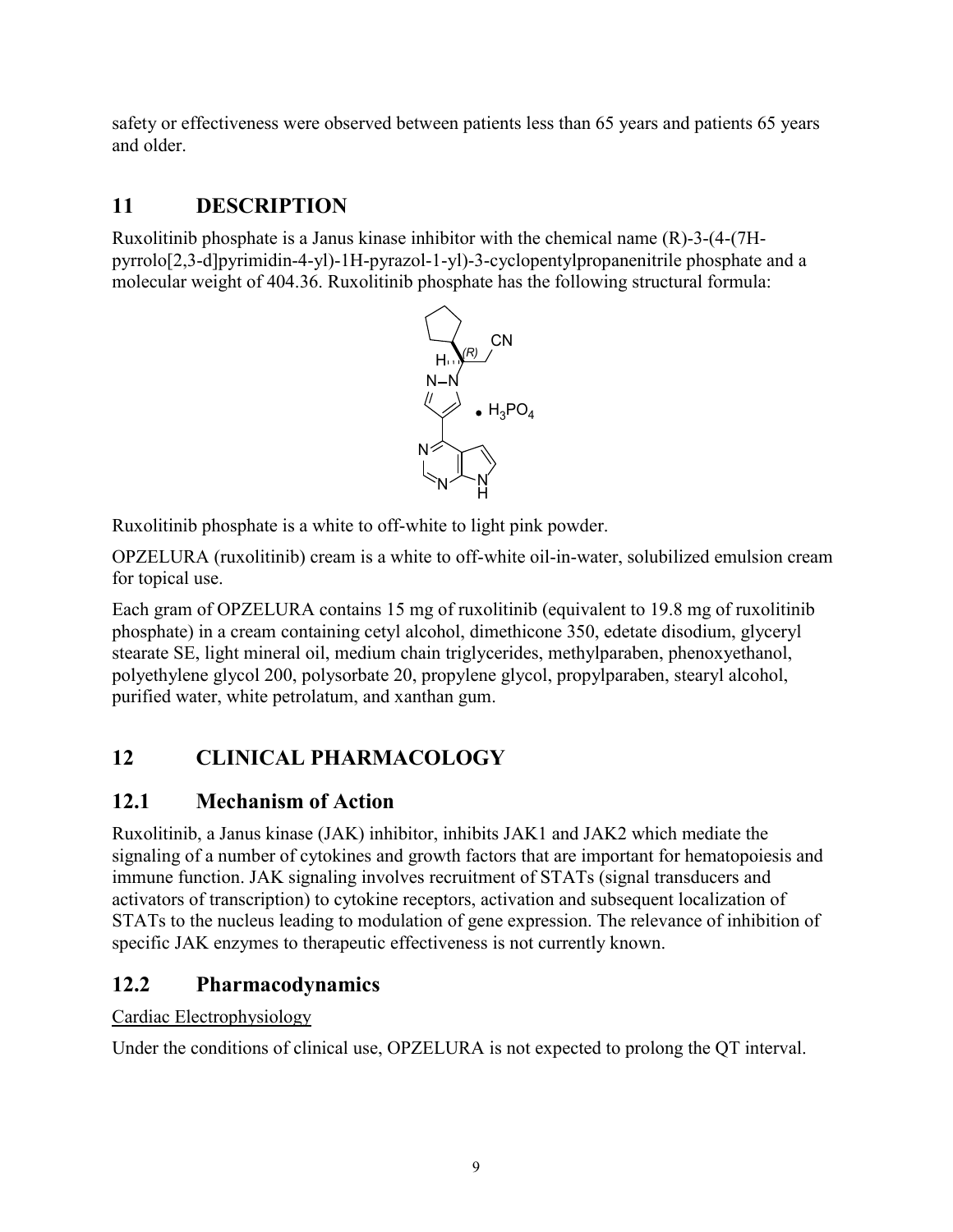### <span id="page-9-0"></span>**12.3 Pharmacokinetics**

The pharmacokinetics of ruxolitinib were evaluated in a study involving 20 adult subjects and 21 pediatric subjects 13 years and older with atopic dermatitis with a mean  $\pm$  SD BSA involvement of 37.5  $\pm$  16.1% (range 25% to 90%). Subjects applied approximately 1.5 mg/cm<sup>2</sup> of OPZELURA (dose range was approximately 1.2 grams to 37.6 grams per application) twice daily for 28 days.

#### Absorption

Plasma concentrations of ruxolitinib were quantifiable in all subjects. In adult subjects, the mean  $\pm$  SD maximum plasma concentration (C<sub>max</sub>) and area under the concentration time curve from 0 to 12 hours post dose (AUC<sub>0-12</sub>) for ruxolitinib on Day 1 were  $449 \pm 883$  nM and  $3215 \pm 6184$  h\*nM, respectively.

There is no evidence of ruxolitinib accumulation after daily application of OPZELURA for 28 days in subjects with atopic dermatitis.

#### **Distribution**

Plasma protein binding is approximately 97%.

#### Elimination

The mean terminal half-life of ruxolitinib following topical application of OPZELURA was estimated in 9 subjects and is approximately 116 hours.

#### *Metabolism*

Ruxolitinib is primarily metabolized by CYP3A4 and to a lesser extent by CYP2C9 in vitro.

### *Excretion*

Ruxolitinib and its metabolites are primarily excreted by urine (74%) and feces (22%). Less than 1% is excreted as unchanged drug.

#### Specific Populations

### *Pediatric Patients*

In adolescent subjects with atopic dermatitis (13 – 17 years of age), the mean  $\pm$  SD C<sub>max</sub> and AUC<sub>0-12</sub> for ruxolitinib on Day 1 were  $110 \pm 255$  nM and  $801 \pm 2019$  h\*nM, respectively.

### **Drug Interactions**

#### *Clinical Studies*

Drug interaction studies with OPZELURA have not been conducted.

### **Strong CYP3A4 inhibitors**

The  $C_{\text{max}}$  and AUC of ruxolitinib increased 33% and 91%, respectively, with administration of 10 mg single dose orally following ketoconazole 200 mg twice daily for four days, compared to receiving the oral ruxolitinib dose alone in healthy subjects.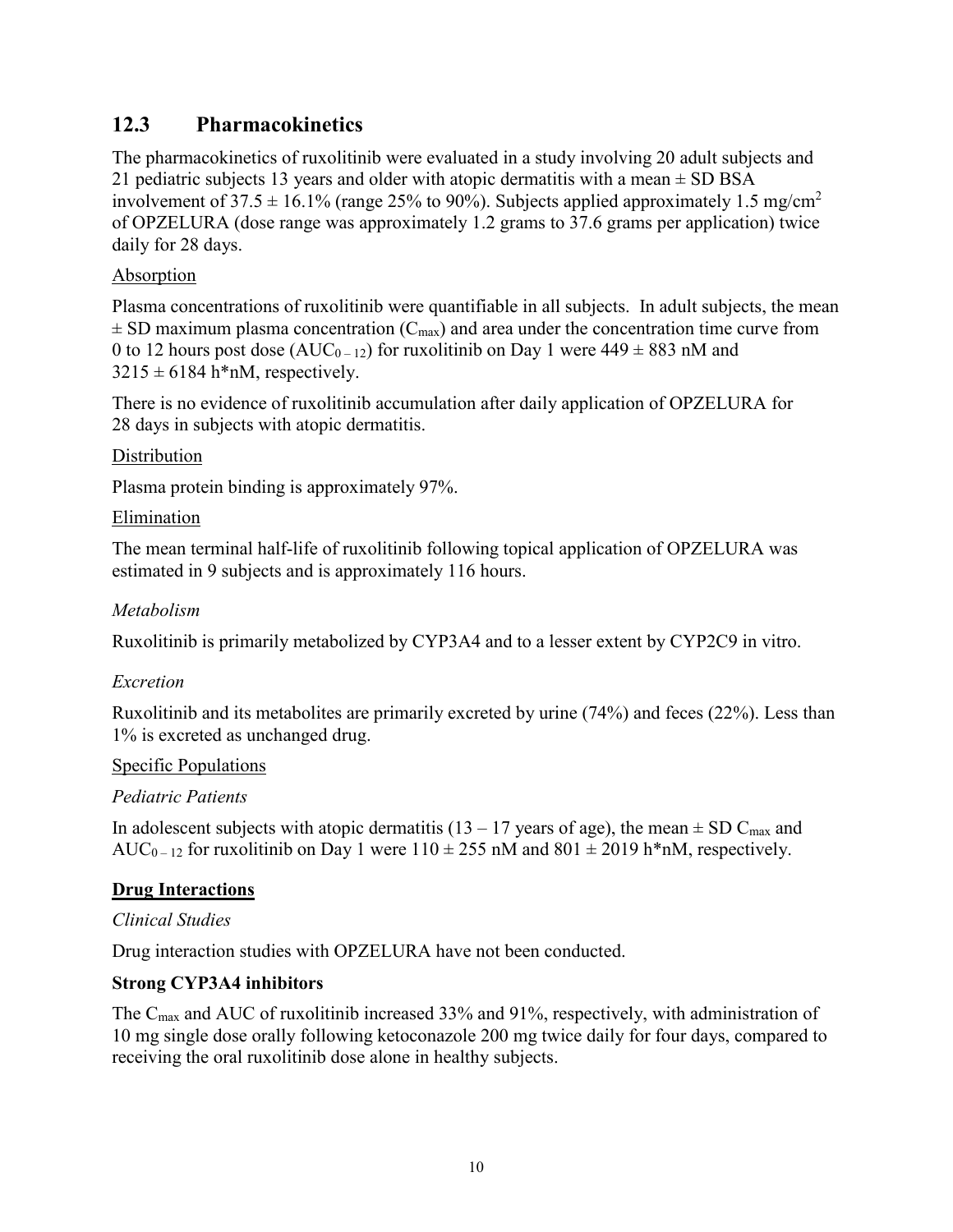#### **Mild or moderate CYP3A4 inhibitors**

There was an  $8\%$  and  $27\%$  increase in the C<sub>max</sub> and AUC of ruxolitinib, respectively, with the administration of 10 mg single dose orally following erythromycin, a moderate CYP3A4 inhibitor, at 500 mg twice daily for 4 days, compared to receiving the oral ruxolitinib dose alone in healthy subjects. There are no clinical studies conducted with mild CYP3A4 inhibitor.

#### **CYP3A4 inducers**

The Cmax and AUC of ruxolitinib decreased 32% and 61%, respectively, with the oral administration of 50 mg single dose of ruxolitinib following rifampin 600 mg once daily for 10 days, compared to receiving the oral ruxolitinib dose alone in healthy subjects.

#### *In Vitro Studies*

*Cytochrome P450 (CYP) Enzymes:* Ruxolitinib is not expected to inhibit CYP1A2, 2B6, 2C8, 2C9, 2C19, 2D6 and CYP3A4 or induce CYP1A2, 2B6 and 3A4 following topical application.

*Transporter Systems:* Ruxolitinib is not expected to inhibit P-gp, BCRP, OATP1B1, OATP1B3, OCT1, OCT2, OAT1 or OAT3 transporter systems following topical application. Ruxolitinib is not a substrate for the P-gp transporter.

# **13 NONCLINICAL TOXICOLOGY**

## **13.1 Carcinogenesis, Mutagenesis, Impairment of Fertility**

Ruxolitinib was not carcinogenic when administered orally in the 6-month Tg.rasH2 transgenic mouse model. In a 2-year oral rat carcinogenicity study, no drug-related tumors were observed at oral doses of ruxolitinib up to 60 mg/kg/day (3.5 times the MRHD clinical systemic exposure). In a 2-year dermal mouse carcinogenicity study, no drug-related tumors were observed at topical doses of ruxolitinib cream up to 1.5% applied at 100 μl/day (2.8 times the MRHD clinical systemic exposure).

Ruxolitinib was not mutagenic in a bacterial mutagenicity assay (Ames test) or clastogenic in an in vitro chromosomal aberration assay (cultured human peripheral blood lymphocytes) or an in vivo rat bone marrow micronucleus assay.

In a fertility study, ruxolitinib was administered orally to male rats prior to and throughout mating and to female rats prior to mating and up to the implantation day (gestation day 7). Ruxolitinib had no effect on fertility or reproductive function in male or female rats at doses up to 60 mg/kg/day (22 times the MRHD clinical systemic exposure). However, in female rats, doses of greater than or equal to 30 mg/kg/day (3.5 times the MRHD clinical systemic exposure) resulted in increased post-implantation loss.

## <span id="page-10-0"></span>**14 CLINICAL STUDIES**

Two double-blind, randomized, vehicle-controlled trials of identical design (Trial 1 and Trial 2, NCT03745638 and NCT03745651, respectively) enrolled a total of 1249 subjects aged 12 and older. A total of 20% of subjects were 12 to 17 years of age and 9% were 65 years or older. Females constituted 62% of subjects, 70% of subjects were White, 23% were Black, and 4%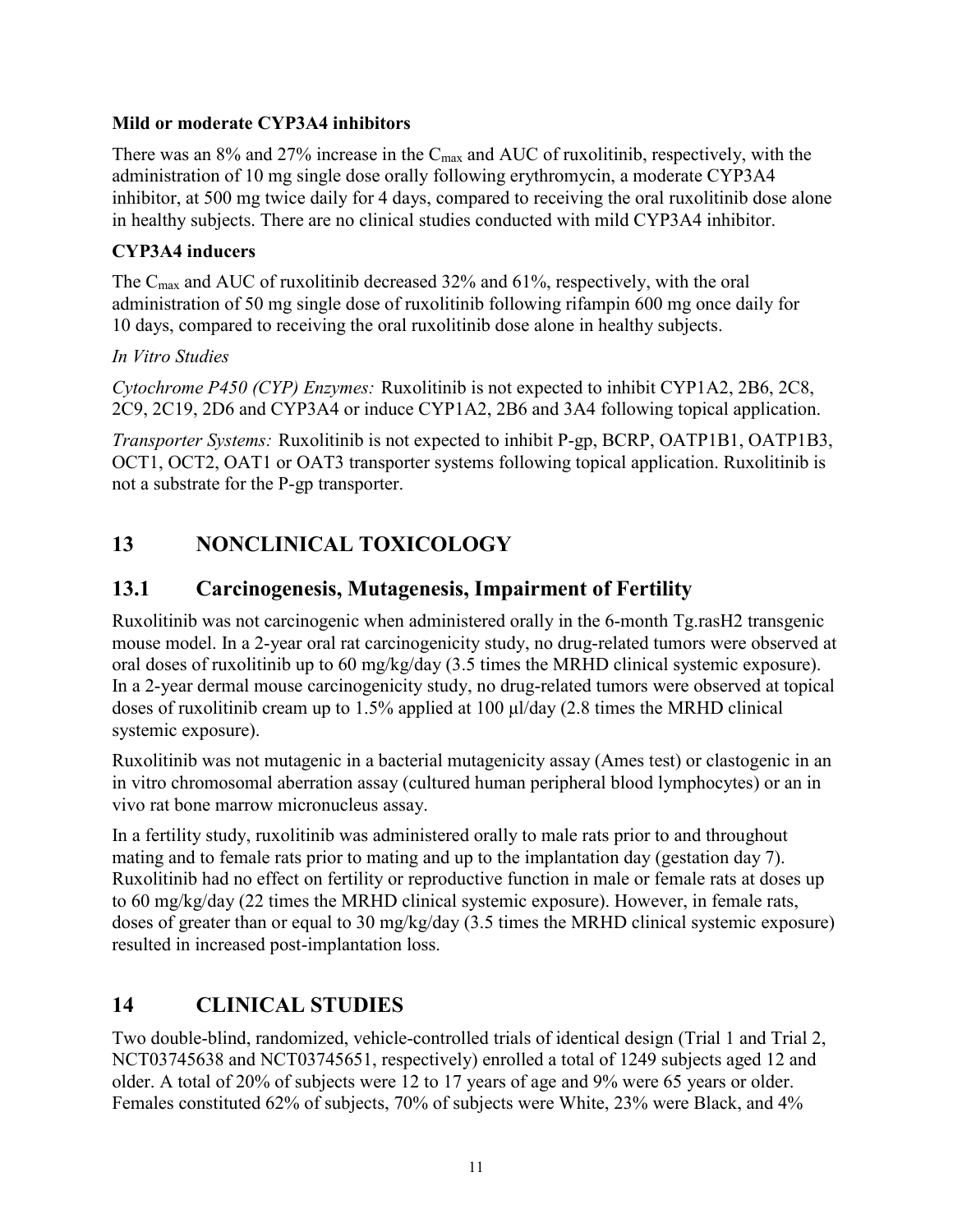were Asian. Subjects had affected body surface area (BSA) of 3 to 20%, and an Investigator's Global Assessment (IGA) score of 2 (mild) to 3 (moderate) on a severity scale of 0 to 4. At baseline, subjects had a mean affected BSA of 9.8% and 39% had affected areas on the face, 25% of subjects had an IGA score of 2 and 75% had a score of 3. The baseline Itch Numerical Rating Scale (Itch NRS), defined as the 7-day average of the worst level of itch intensity in the last 24 hours, was 5 on a scale of 0 to 10.

In both trials, subjects were randomized 2:2:1 to treatment with OPZELURA, ruxolitinib cream, 0.75%, or vehicle cream twice daily (BID) for 8 weeks. The primary efficacy endpoint was the proportion of subjects at week 8 achieving IGA treatment success (IGA-TS) defined as a score of 0 (clear) or 1 (almost clear) with  $\geq 2$  grade improvement from baseline. Efficacy was also assessed using  $a \ge 4$ -point improvement in Itch NRS.

Efficacy results for OPZELURA from the two trials are summarized in [Table 2.](#page-11-0)

#### <span id="page-11-0"></span>**Table 2: Efficacy Results at Week 8 in Subjects with Atopic Dermatitis (Trials 1 and 2)**

|                                                     | Trial 1                        |                               |                                                                         | Trial 2                        |                               |                                                                         |
|-----------------------------------------------------|--------------------------------|-------------------------------|-------------------------------------------------------------------------|--------------------------------|-------------------------------|-------------------------------------------------------------------------|
|                                                     | <b>OPZELURA</b><br>$(N = 253)$ | <b>Vehicle</b><br>$(N = 126)$ | <b>Treatment</b><br>Difference and<br>95% Confidence<br><b>Interval</b> | <b>OPZELURA</b><br>$(N = 228)$ | <b>Vehicle</b><br>$(N = 118)$ | <b>Treatment</b><br>Difference and<br>95% Confidence<br><b>Interval</b> |
| $IGA-TSa$                                           | 53.8%                          | $15.1\%$                      | 38.9%                                                                   | 51.3%                          | $7.6\%$                       | 44.1%                                                                   |
|                                                     | (136/253)                      | (19/126)                      | $(30.3\%, 47.4\%)$                                                      | (117/228)                      | (9/118)                       | $(36.2\%, 52.0\%)$                                                      |
| Itch NRS<br>$(≥ 4$ point<br>reduction)<br>$(n/N)^b$ | 52.2%<br>(84/161)              | $15.4\%$<br>(12/78)           | 36.7%<br>$(25.5\%, 48.0\%)$                                             | 50.7%<br>(74/146)              | 16.3%<br>(13/80)              | 35.8%<br>$(24.4\%, 47.2\%)$                                             |

<sup>a</sup> Defined as an IGA score of 0 or 1 with a  $\geq$  2-grade improvement from baseline

 $b$  N = subjects with a baseline Itch NRS score  $\geq$  4.

## **16 HOW SUPPLIED/STORAGE AND HANDLING**

#### How Supplied

OPZELURA is a white to off-white cream containing 1.5% ruxolitinib and is supplied in 60 g and 100 g tubes.

60 g tube: NDC 50881-007-05

100 g tube: NDC 50881-007-07

### Storage and Handling

Store OPZELURA at 20ºC to 25ºC (68ºF to 77ºF); excursions permitted from 15ºC to 30ºC (59ºF to 86ºF) *[see USP Controlled Room Temperature]*.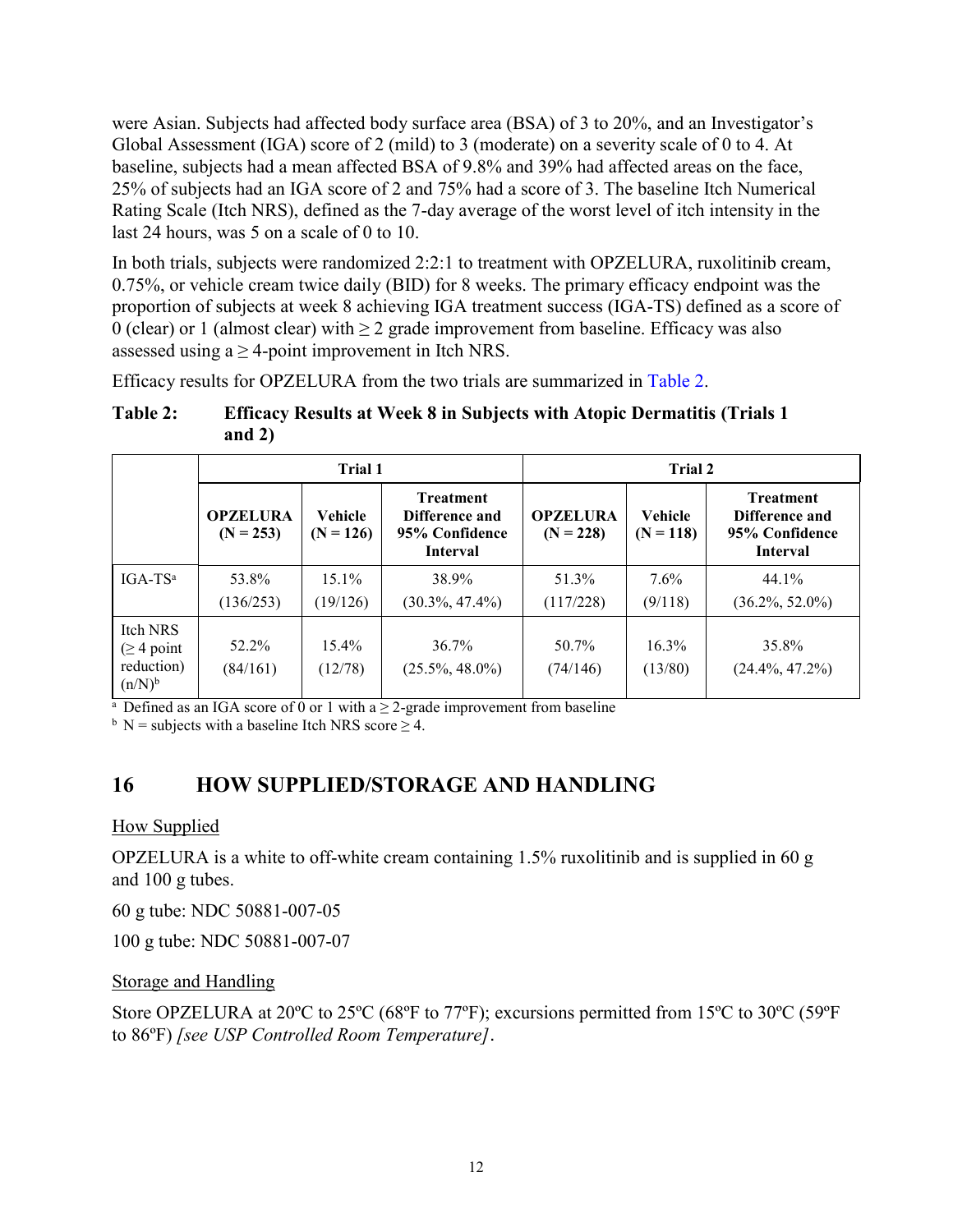# <span id="page-12-0"></span>**17 PATIENT COUNSELING INFORMATION**

Advise the patient or caregivers to read the FDA-approved patient labeling (Medication Guide).

### Infections

Inform patients that they may be at increased risk for developing infections, including serious infections, when taking Janus kinase inhibitors. Instruct patients to tell their healthcare provider if they develop any signs or symptoms of an infection *[see Warnings and Precautions [\(5.1\)](#page-2-0)]*.

Advise patients that Janus kinase inhibitors increase the risk of herpes zoster, and some cases can be serious *[see Warnings and Precautions [\(5.1\)](#page-2-0)]*.

#### Malignancies and Lymphoproliferative Disorders

Inform patients that Janus kinase inhibitors may increase the risk for developing lymphomas and other malignancies including skin cancer *[see Warnings and Precautions [\(5.3\)](#page-3-1)].*

Instruct patients to inform their health care provider if they have ever had any type of cancer. Inform patients that periodic skin examinations should be performed while using OPZELURA *[see Warnings and Precautions [\(5.3\)](#page-3-1)]*.

#### Major Adverse Cardiovascular Events

Advise patients that events of major adverse cardiovascular events (MACE) including non-fatal myocardial infarction, non-fatal stroke, and cardiovascular death, have been reported in clinical studies with Janus kinase inhibitors used to treat inflammatory conditions. Instruct all patients, especially current or past smokers or patients with other cardiovascular risk factors, to be alert for the development of signs and symptoms of cardiovascular events *[see Warnings and Precautions [\(5.4\)](#page-4-0)]*.

#### Thrombosis

Advise patients that events of DVT and PE have been reported in clinical studies with Janus kinase inhibitors used to treat inflammatory conditions. Instruct patients to tell their healthcare provider if they develop any signs or symptoms of a DVT or PE *[see Warnings and Precautions (*[5.5](#page-4-1)*)]*.

### Thrombocytopenia, Anemia and Neutropenia

Advise patients of the risk of thrombocytopenia, anemia, and neutropenia with OPZELURA. Instruct patients to tell their healthcare provider if they develop any signs or symptoms of thrombocytopenia, anemia or neutropenia *[see Warnings and Precautions [\(5.6\)](#page-4-2)]*.

#### Administration Instructions

Advise patients or caregivers that OPZELURA is for topical use only *[see Dosage and Administration [\(2\)](#page-2-2)].*

Advise patients to limit treatment to 60 grams per week.

#### Pregnancy

Inform patients to report their pregnancy to Incyte Corporation at 1-855-463-3463 *[see Use in Specific Populations [\(8.1\)](#page-6-1)].*